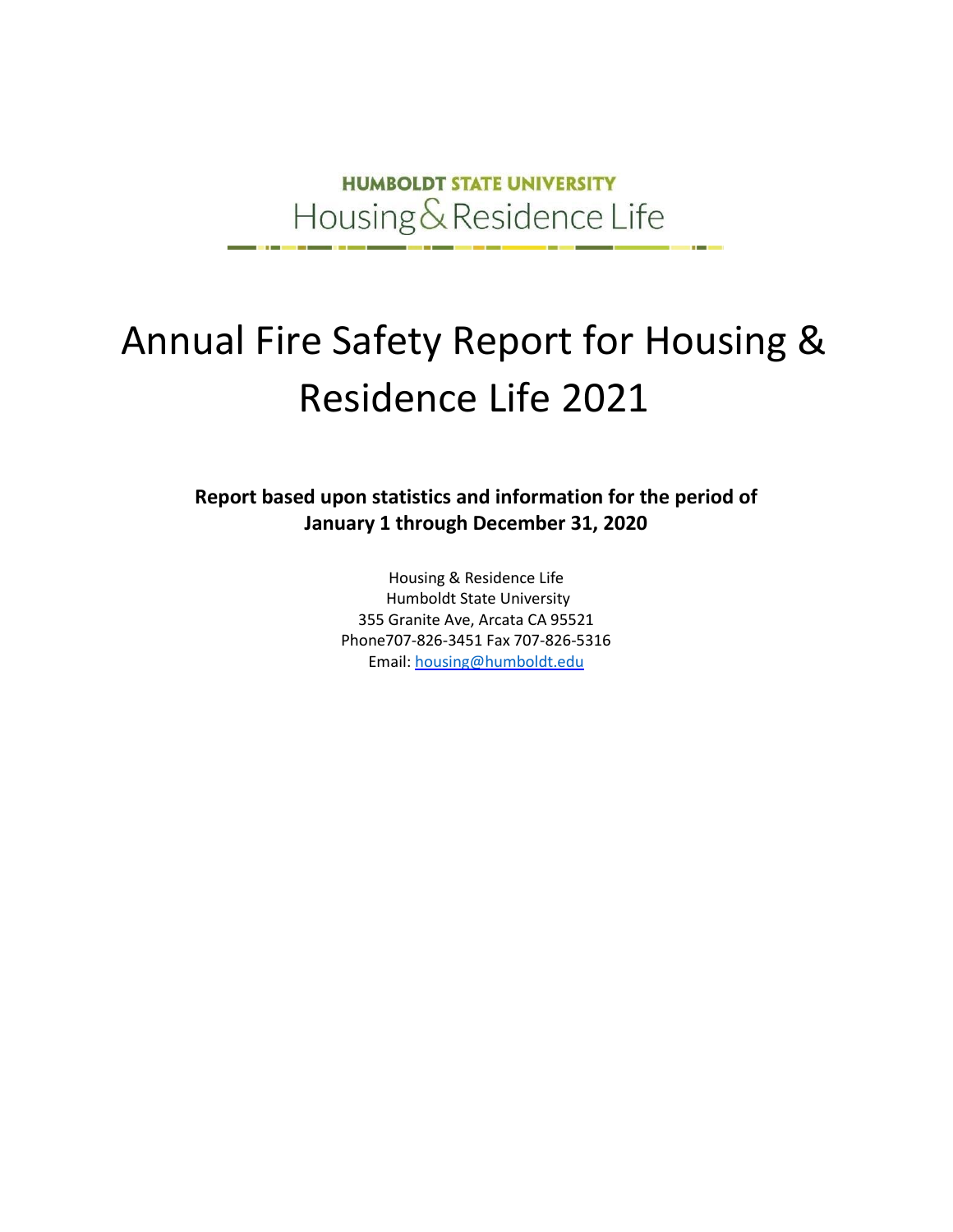### **Contents**

| People with disabilities are not helpless and can serve as resources for their individual conditions and |  |
|----------------------------------------------------------------------------------------------------------|--|
|                                                                                                          |  |
|                                                                                                          |  |
|                                                                                                          |  |
|                                                                                                          |  |
|                                                                                                          |  |
|                                                                                                          |  |
|                                                                                                          |  |
|                                                                                                          |  |
|                                                                                                          |  |
|                                                                                                          |  |
|                                                                                                          |  |
|                                                                                                          |  |
|                                                                                                          |  |
|                                                                                                          |  |
|                                                                                                          |  |
|                                                                                                          |  |
|                                                                                                          |  |
|                                                                                                          |  |
|                                                                                                          |  |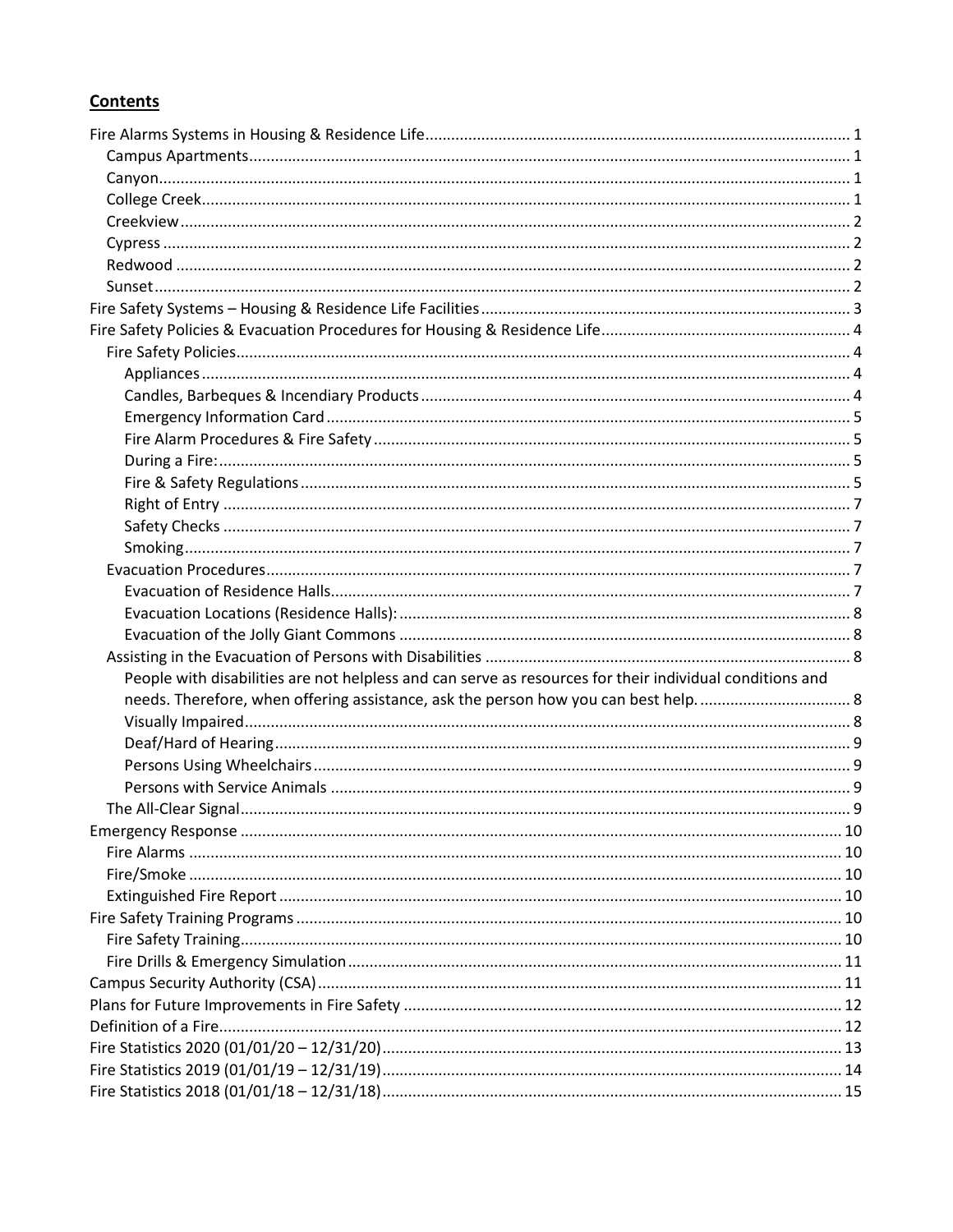# **Fire Safety Report for Campus Housing & Residence Life**

This report contains information related to fire safety in Housing & Residence Life at Humboldt State University (HSU), in accordance with the requirements of the Higher Education Opportunity Act of 2008. This report is created annually and published by Housing & Residence Life, relying on information provided by collaborative partners, including but not limited to the HSU Police Department, HSU Housing & Residence Life, and HSU Facilities Management.

Fire statistics for the calendar years 2020, 2019, and 2018 are listed at the end of this report.

The HSU Police Department (UPD) maintains the campus fire log and the crime log, which are available 24 hours a day, seven days a week from the UPD counter. Additionally, HSU Clery Act Compliance maintains and publishes the Annual Security Report as required by the Jeanne Clery Act. This report can be found at the following direct link: <https://clery.humboldt.edu/content/annual-security-reports>

# <span id="page-2-0"></span>**Fire Alarms Systems in Housing & Residence Life**

## <span id="page-2-1"></span>**Campus Apartments**

The Campus Apartments complex is a residence hall facility comprised of one building and has four levels. The fire system consists of fire alarms, smoke and heat detectors, and fire extinguishers. The fire extinguishers are located throughout the building on each level. The fire alarm system is activated by manual pull stations on the ends of each level and smoke detectors throughout the building. The fire alarms and smoke detectors report to the University Police Department central station and have audible alarms.

# <span id="page-2-2"></span>**Canyon**

The Canyon complex is a residence hall facility comprised of eight buildings: Alder, Cedar, Chinquapin, Hemlock, Madrone, Maple, Pepperwood, and Tan Oak, each having four levels. The fire system consists of fire sprinklers, fire alarms, smoke detectors, heat detectors, and fire extinguishers. The fire extinguishers are located throughout each building on each level. The fire alarm system is activated by manual pull stations and heat detectors located throughout the buildings. Both the fire sprinkler and fire alarm systems report to the University Police Department central station and have local audible alarms. Stand‐alone smoke detectors in the resident bedrooms and end‐suites provide local alarm notification and do not report to the University Police Department, except the Cedar, Chinquapin, Hemlock, and Madrone fire alarm systems, which has an addressable system.

## <span id="page-2-3"></span>**College Creek**

The College Creek complex is a residence hall facility comprised of four buildings: Mendocino, Trinity, Shasta, and Del Norte. Each building has three levels and is connected by exterior walkways on levels two and three, and one multiple level Market Place and Community center building. The fire system consists of fire sprinklers, fire alarms, smoke & heat detectors, and fire extinguishers. The fire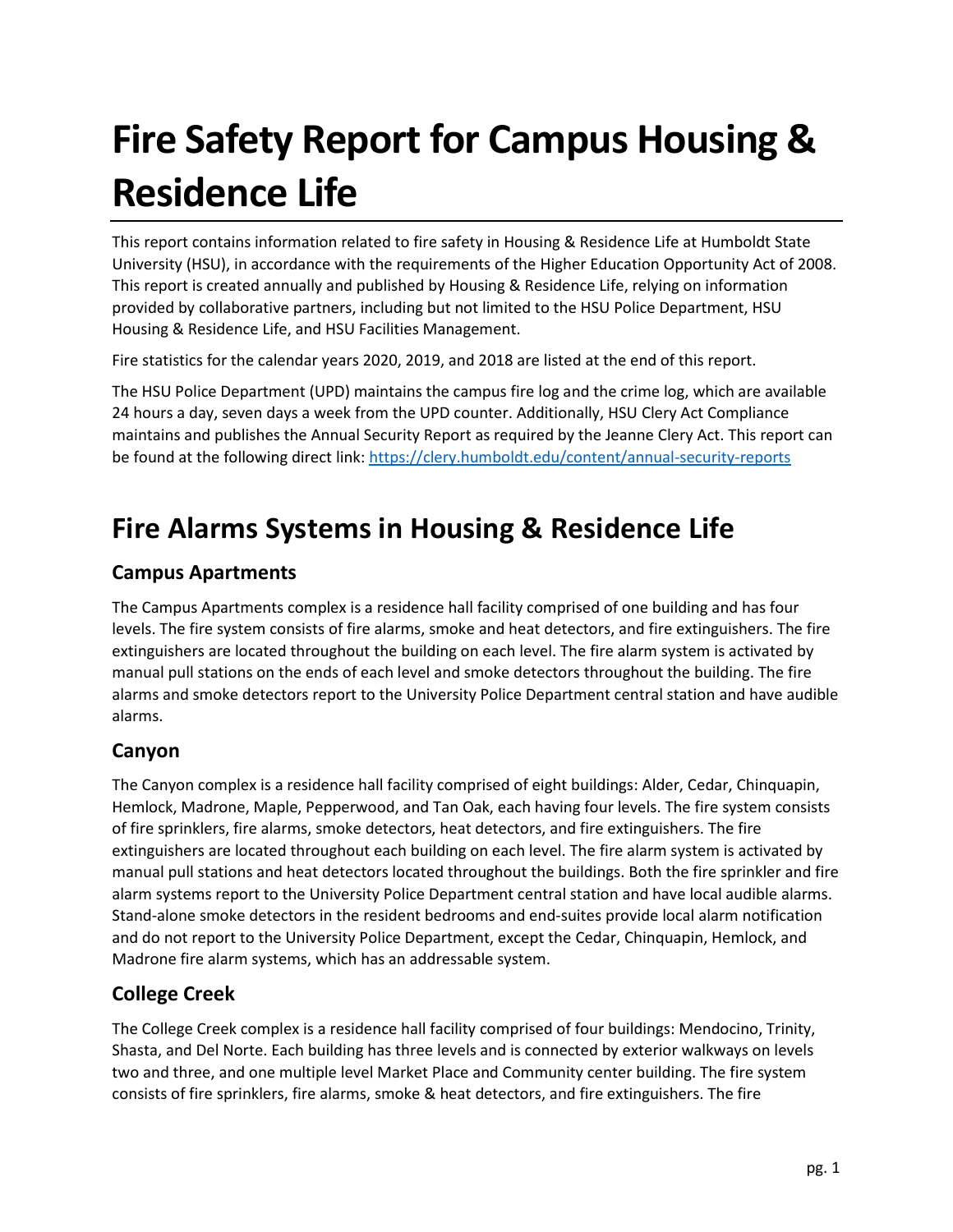extinguishers are located throughout each building on all levels. The fire alarm system is activated by manual pull stations or smoke/heat detectors located throughout the buildings. The fire alarms, fire sprinklers, and smoke detectors report to the University Police Department central station, as well as having audible alarms. Fire suppression systems are located on each of the two hoods on the first level of the Market Place.

## <span id="page-3-0"></span>**Creekview**

The Creekview complex is a residence hall facility comprised of five buildings. Fern, Willow, Juniper, and Laurel are four-story buildings, and Creekview Community Center is a single 40story structure. The fire system consists of fire alarms, fire sprinklers, smoke detectors, and fire extinguishers. The fire extinguishers are located throughout each building on each level. The fire alarm system is activated by manual pull stations located throughout the buildings. Both the fire sprinkler system and the fire alarm system report to the University Police Department central station, as well as having local audible alarms.

# <span id="page-3-1"></span>**Cypress**

The Cypress complex is a residence hall facility comprised of nine levels that follow the contour of its hillside location. The fire system consists of fire alarms, smoke detectors, heat detectors, and fire extinguishers. The fire extinguishers are located throughout each building on each level. The fire alarm system is activated with manual pull stations and smoke and heat detectors. The fire alarms, smoke, and heat detectors report to the UPD central monitoring station, as well as having local audible alarms. The fire sprinkler system is located in limited locations on the first level.

## <span id="page-3-2"></span>**Redwood**

The Redwood complex is a residence hall facility comprised of one building and has three levels. The fire system consists of fire alarms, smoke detectors, heat detectors, and fire extinguishers. The fire extinguishers are located throughout each building on each level. The fire alarm system is activated with manual pull stations and smoke and heat detectors. The fire alarms, smoke, and heat detectors report to the UPD central monitoring station and have local audible alarms.

### <span id="page-3-3"></span>**Sunset**

The Sunset complex is a residence hall facility comprised of one building and has three levels. The fire system consists of fire alarms, smoke detectors, heat detectors, and fire extinguishers. The fire extinguishers are located throughout each building on each level. The fire alarm system is activated with manual pull stations and smoke and heat detectors. The fire alarms, smoke and heat detectors report to the UPD central monitoring station, as well as having local audible alarms.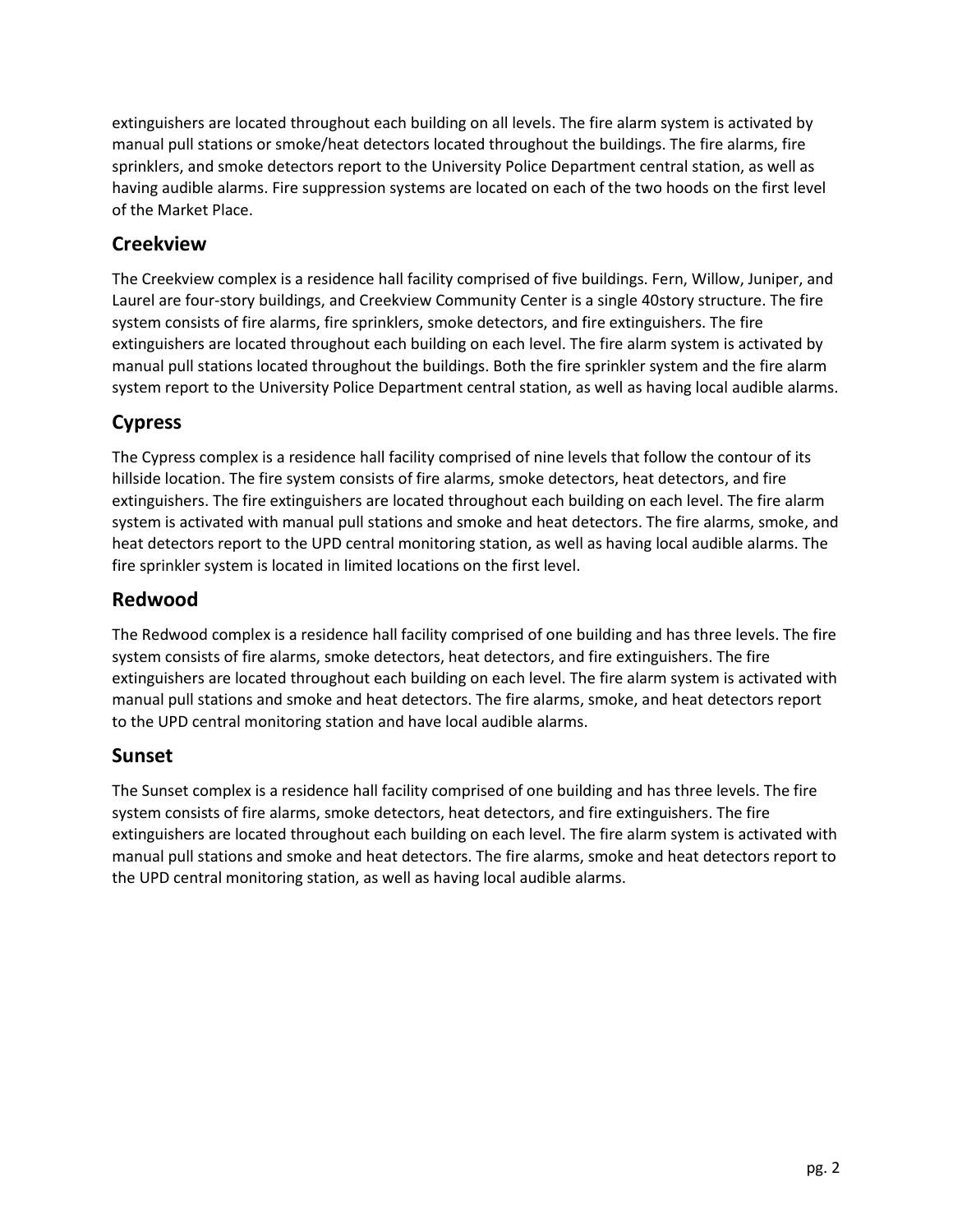# **Fire Safety Systems – Housing & Residence Life Facilities**

<span id="page-4-0"></span>

| <b>Facility</b>                     | <b>Fire Alarm</b><br><b>Monitoring</b><br>Done on<br>Site (by UPD) | Partial *1<br><b>Sprinkler</b><br>System | Full **2<br>Sprinkler<br>System | <b>Smoke</b><br><b>Detection</b> | <b>Fire</b><br><b>Extinguisher</b><br><b>Devices</b> | Evacuation<br>Plans &<br><b>Placards</b> | <b>Number of</b><br><b>Total</b><br>evacuation<br>(fire) drills for<br>the calendar<br><b>year 2020</b> |
|-------------------------------------|--------------------------------------------------------------------|------------------------------------------|---------------------------------|----------------------------------|------------------------------------------------------|------------------------------------------|---------------------------------------------------------------------------------------------------------|
| Alder Hall, 280 Canyon Fire Ln      | $\mathsf{X}$                                                       |                                          | X                               | $\mathsf{X}$                     | X                                                    | $\mathsf{X}$                             | $\overline{2}$                                                                                          |
| Cedar Hall, 263 Canyon Fire Ln      | X                                                                  |                                          | X                               | $\mathsf{X}$                     | $\mathsf{X}$                                         | $\mathsf{X}$                             | $\overline{2}$                                                                                          |
| Chinquapin Hall, 220 Canyon Fire Ln | $\mathsf{X}$                                                       |                                          | X                               | $\mathsf{X}$                     | $\mathsf{X}$                                         | $\mathsf{X}$                             | $2^{\circ}$                                                                                             |
| Hemlock Hall, 210 Canyon Fire Ln    | $\mathsf{X}$                                                       |                                          | X                               | $\mathsf{X}$                     | $\mathsf{X}$                                         | X                                        | $\mathbf{1}$                                                                                            |
| Madrone Hall, 204 Canyon Fire Ln    | $\mathsf{X}$                                                       |                                          | X                               | $\mathsf{X}$                     | X                                                    | $\mathsf{X}$                             | $\overline{2}$                                                                                          |
| Maple Hall, 160 Canyon Fire Ln      | $\mathsf{X}$                                                       |                                          | X                               | $\mathsf{X}$                     | X                                                    | $\mathsf{X}$                             | $\mathbf{1}$                                                                                            |
| Pepperwood Hall, 155 Canyon Fire Ln | $\mathsf{X}$                                                       |                                          | $\mathsf{X}$                    | $\mathsf{X}$                     | $\mathsf{X}$                                         | $\mathsf{X}$                             | $\overline{2}$                                                                                          |
| Tan Oak Hall, 140 Canyon Fire Ln    | $\mathsf{X}$                                                       |                                          | X                               | $\mathsf{X}$                     | X                                                    | X                                        | $\overline{2}$                                                                                          |
| Cypress Hall, 271 Granite Ave       | $\mathsf{X}$                                                       | $\boldsymbol{\mathsf{X}}$                |                                 | $\mathsf{X}$                     | X                                                    | X                                        | $\overline{2}$                                                                                          |
| Juniper Hall, 3028 Granite Ave      | X                                                                  |                                          | X                               | $\mathsf{X}$                     | X                                                    | X                                        | $\overline{2}$                                                                                          |
| Laurel Hall, 3023 Granite Ave       | $\mathsf{X}$                                                       |                                          | X                               | $\mathsf{X}$                     | X                                                    | X                                        | $\overline{2}$                                                                                          |
| Willow Hall, 3035 Granite Ave       | $\mathsf{X}$                                                       |                                          | X                               | $\mathsf{X}$                     | X                                                    | X                                        | $\overline{2}$                                                                                          |
| Fern Hall, 3047 Granite Ave         | $\mathsf{X}$                                                       |                                          | $\mathsf{X}$                    | $\mathsf{X}$                     | $\mathsf{X}$                                         | $\mathsf{X}$                             | $\overline{2}$                                                                                          |
| Redwood Hall, 250 Redwood Fire Ln   | X                                                                  |                                          |                                 | $\mathsf{X}$                     | $\mathsf{X}$                                         | X                                        | $\mathbf{1}$                                                                                            |
| Sunset Hall, 2150 Sunset Ct         | $\mathsf{X}$                                                       |                                          |                                 | $\mathsf{X}$                     | X                                                    | X                                        | $\overline{2}$                                                                                          |
| Campus Apts, 335 Laurel Dr          | $\mathsf{X}$                                                       |                                          |                                 | $\mathsf{X}$                     | X                                                    | $\mathsf{X}$                             | $2^{\circ}$                                                                                             |
| Trinity Hall, 1681 Rossow           | $\mathsf{X}$                                                       |                                          | $\mathsf{X}$                    | $\mathsf{X}$                     | X                                                    | $\mathsf{X}$                             | $\overline{2}$                                                                                          |
| Mendocino Hall, 1691 Rossow         | $\mathsf{X}$                                                       |                                          | X                               | $\mathsf{X}$                     | X                                                    | $\mathsf{X}$                             | $\overline{2}$                                                                                          |
| Shasta Hall, 341 Harpst St          | $\mathsf{X}$                                                       |                                          | X                               | $\mathsf{X}$                     | X                                                    | X                                        | $\overline{2}$                                                                                          |
| Del Norte Hall, 351 Harpst St       | $\mathsf{X}$                                                       |                                          | X                               | $\mathsf{X}$                     | Χ                                                    | X                                        | $\overline{2}$                                                                                          |

**\*1** Partial Sprinkler System is defined has having sprinklers in the commercial laundry area and maintenance stock rooms on the first level.

**\*\*2** Full Sprinkler System is defined as having sprinklers in both the common areas and individual rooms.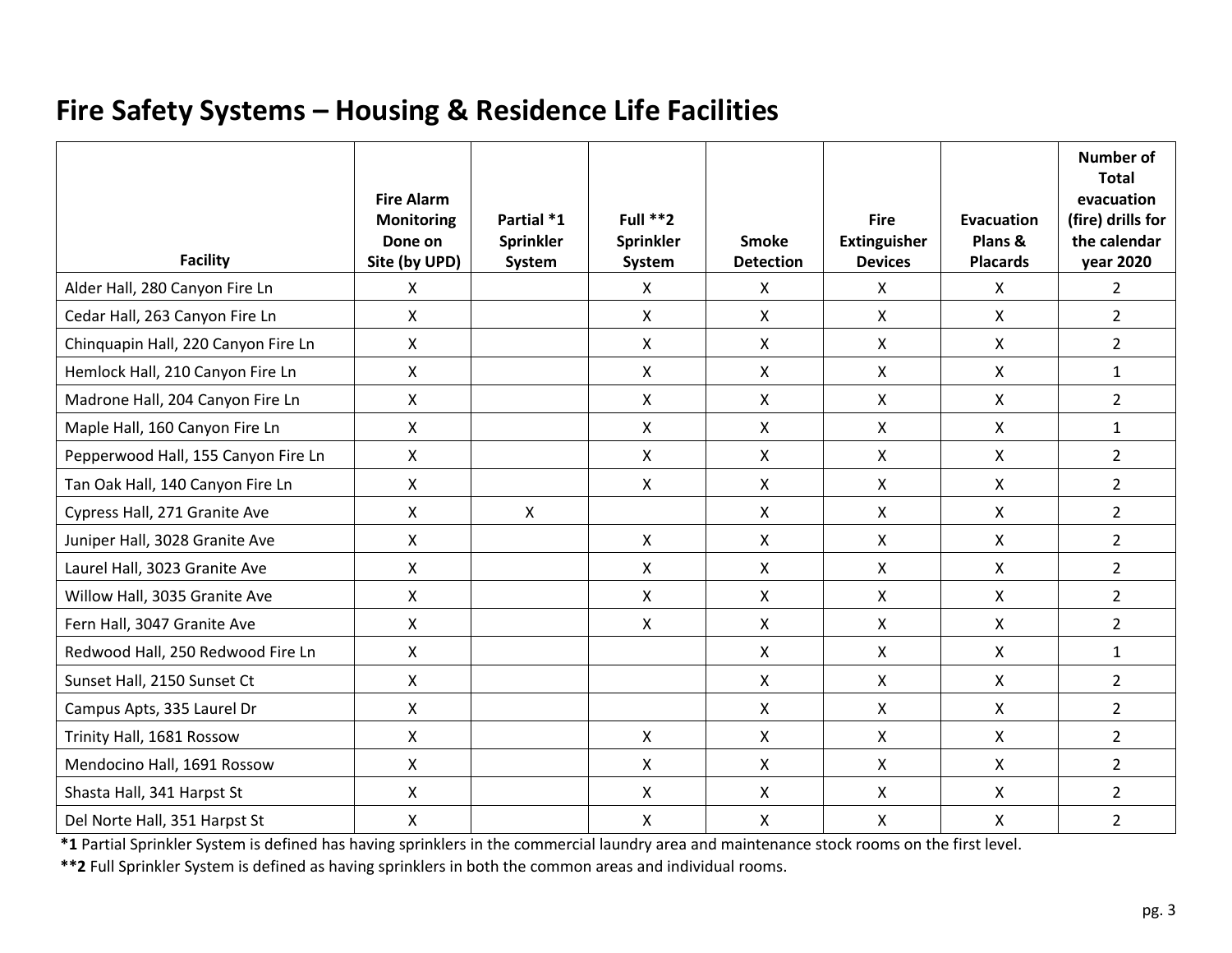# <span id="page-5-0"></span>**Fire Safety Policies & Evacuation Procedures for Housing & Residence Life**

The *"Residence Life & You Handbook,"* which is available on Housing & Residence Life website <https://housing.humboldt.edu/resident-resources/forms-and-documents> and updated annually, is the recognized policy document for Housing & Residence Life regarding the following information:

# <span id="page-5-1"></span>**Fire Safety Policies**

### <span id="page-5-2"></span>*Appliances*

Appliances such as clocks, lamps, hair-dryers, computers, stereos, televisions, and the like are permitted in student rooms and public areas of the facilities, provided the resident ensures the following:

- Appliances are UL-approved
- The wiring of appliances is safe and plugged into an electrical outlet utilizing a surge protector
- Appliances are turned off when not in use
- Requests from other residents or staff regarding noise from appliances are respected

Use of items such as electric fry pans, coffee pots, toasters, toaster ovens, rice cookers, and blenders are not allowed in student rooms and are only permitted for use in the kitchen area of the residence halls, apartments and suites.

Residents of College Creek, Campus Apartments, Cypress Hall, and Creekview Apartments are not allowed to have microwaves or mini-refrigerators in their personal rooms. Microwaves and refrigerators are provided in the kitchen area of each apartment or suite of these complexes

Humboldt State Housing will provide one microwave and one mini refrigerator per room for the residents of the Hill and the Canyon. Only one microwave and one mini refrigerator is allowed in each room. Students should not purchase and bring these items from home.

Students with medical needs requiring additional refrigeration space need to email Housing at [housing@humboldt.edu.](mailto:housing@humboldt.edu) If approved, the refrigerator must be kept in an open space that allows ventilation. Refrigerators may not be placed in a closet or under a desk.

Appliances with open heating coils, such as space heaters, hot plates and other such heat-producing appliances, are fire safety hazards and are not permitted in the facilities at any time. Irons are heat producing 30 and therefore considered a fire safety hazard. You can only use irons in laundry rooms. Dehumidifiers, space heaters and electric blankets are prohibited in the residence halls.

#### <span id="page-5-3"></span>*Candles, Barbeques & Incendiary Products*

Candles, incense, barbecues, torches and other such incendiary products (e.g., fire poi, tea light diffusers, etc.) are fire safety hazards and are prohibited inside of housing facilities. A resident found with any of these items in their possession will need to remove the item and will be subject to judicial action. Public barbecue areas are stationed on the Canyon lawn, Cypress lawn, Creekview picnic areas, the Hill Quad, and at the College Creek patio area for use by residents and should only be used with charcoal briquettes. Burning of wood or any other substance in the barbecue is prohibited. Flammable liquids such as lighter fluid, gasoline, and charcoal starter may not be stored in or adjacent to any facility but can be stored at the Housing Grounds shop by contacting the Grounds office at (707) 826-5514. You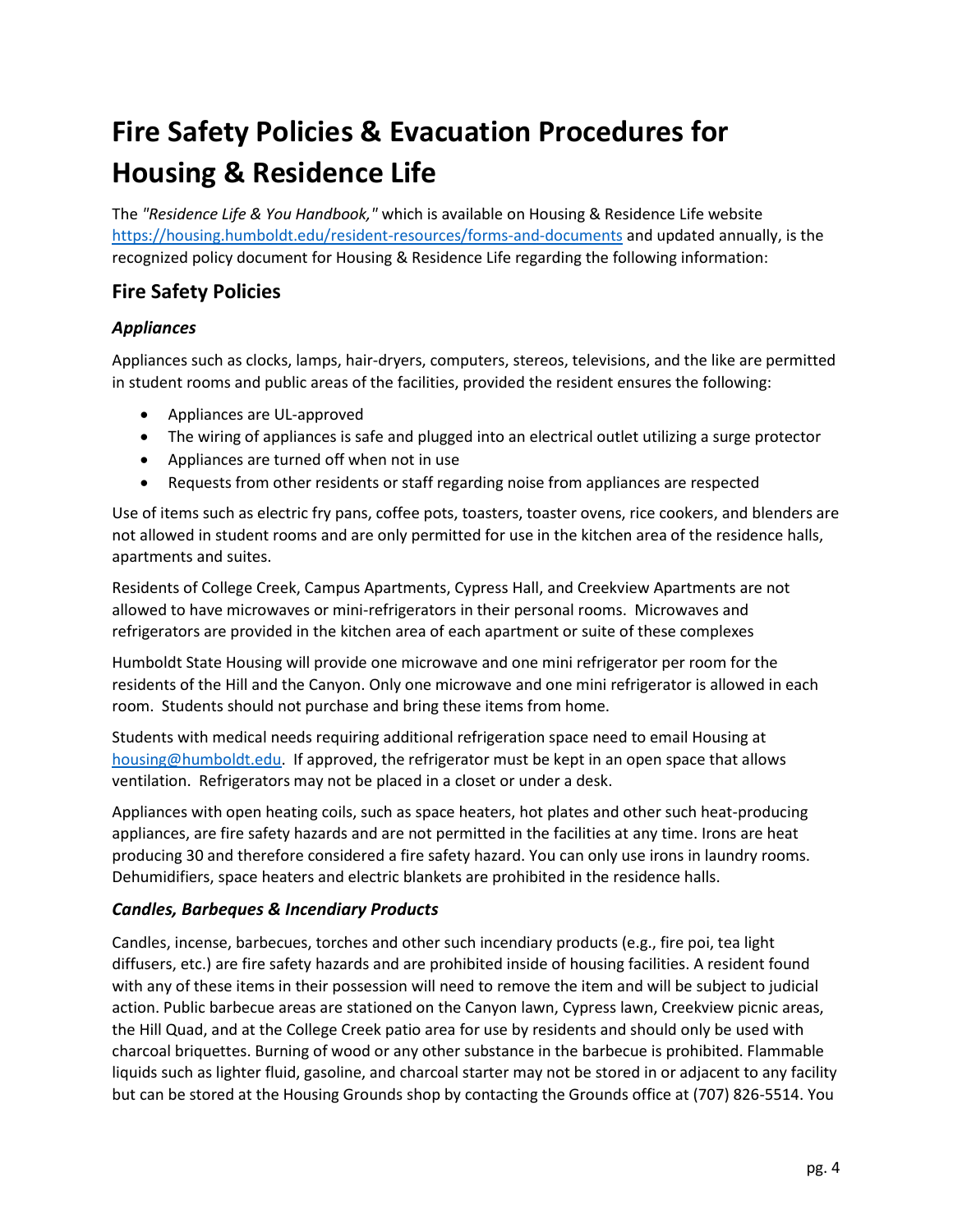will need to leave a voicemail with your name, room number, the reason you are calling, and a contact number. The Lead Grounds worker will contact you to set up a time to place the items in storage. Access to stored items will be by appointment only. In order to access stored items after work hours, contact the Information Desk. Possession of a butane torch will result in removal from Housing on a first offense.

#### <span id="page-6-0"></span>*Emergency Information Card*

Located on the back of your room door is an Emergency Information Card. This card provides you with important safety and evacuation information. Be sure to familiarize yourself with this emergency information and learn where all exits are located. Do not tamper with or remove this card. If this card is missing from your room, please contact the Housing Front Desk.

#### <span id="page-6-1"></span>*Fire Alarm Procedures & Fire Safety*

To help minimize the risk of fire in our residence halls, we have set in place some policies and guidelines, such as no candles, incense, or smoking in the halls and no tampering with fire alarm equipment. Additionally, at the beginning of each semester, we conduct fire alarm drills in all of the residence halls, and regardless of the time of day or night, we require residents to evacuate whenever the fire alarm sounds. It is important that each fire alarm be treated as real, as time is of the essence during a fire. Additionally, to ensure compliance with the mandatory evacuation of the building during a fire alarm, housing staff conducts room checks after every fire alarm.

#### <span id="page-6-2"></span>*During a Fire:*

- Feel the door knob for temperature (use the back of your hand). If the door knob is hot, do not open it.
- Close the windows
- If you cannot leave the room, stay calm
	- o Call 911 to notify authorities of your location
	- o Stuff wet sheets or clothing under doors
	- o Hang a sheet out the window or shout to attract attention
- If you leave the room, close the door behind you
	- o Stay low to the ground if smoke is present
	- o Move quickly, but do not run
	- o Take a towel to avoid smoke inhalation
- Do not re-enter the building until permitted to do so by a staff member

Tampering with or disabling any part of the fire alarm system, discharging an extinguisher, registering a false alarm, or setting a fire can endanger life and property and will be grounds for removal from the residence halls, a fine and possible criminal charge. All residents will be expected to evacuate the residence hall if the fire alarm sounds. Smoke and heat detectors in student rooms and common areas must be kept in working order. It is essential to report any malfunctions to the Housing Office immediately.

#### <span id="page-6-3"></span>*Fire & Safety Regulations*

Fire safety equipment installed in the halls is for use only in emergencies. Tampering with, covering and/or utilizing for not its intended purpose of any such equipment – including fire extinguishers, fire alarm pull stations, fire alarm horns, fire hoses, sprinklers, nozzles, exit signs, smoke detectors, heat detectors or any other equipment – is a threat to life and is strictly prohibited.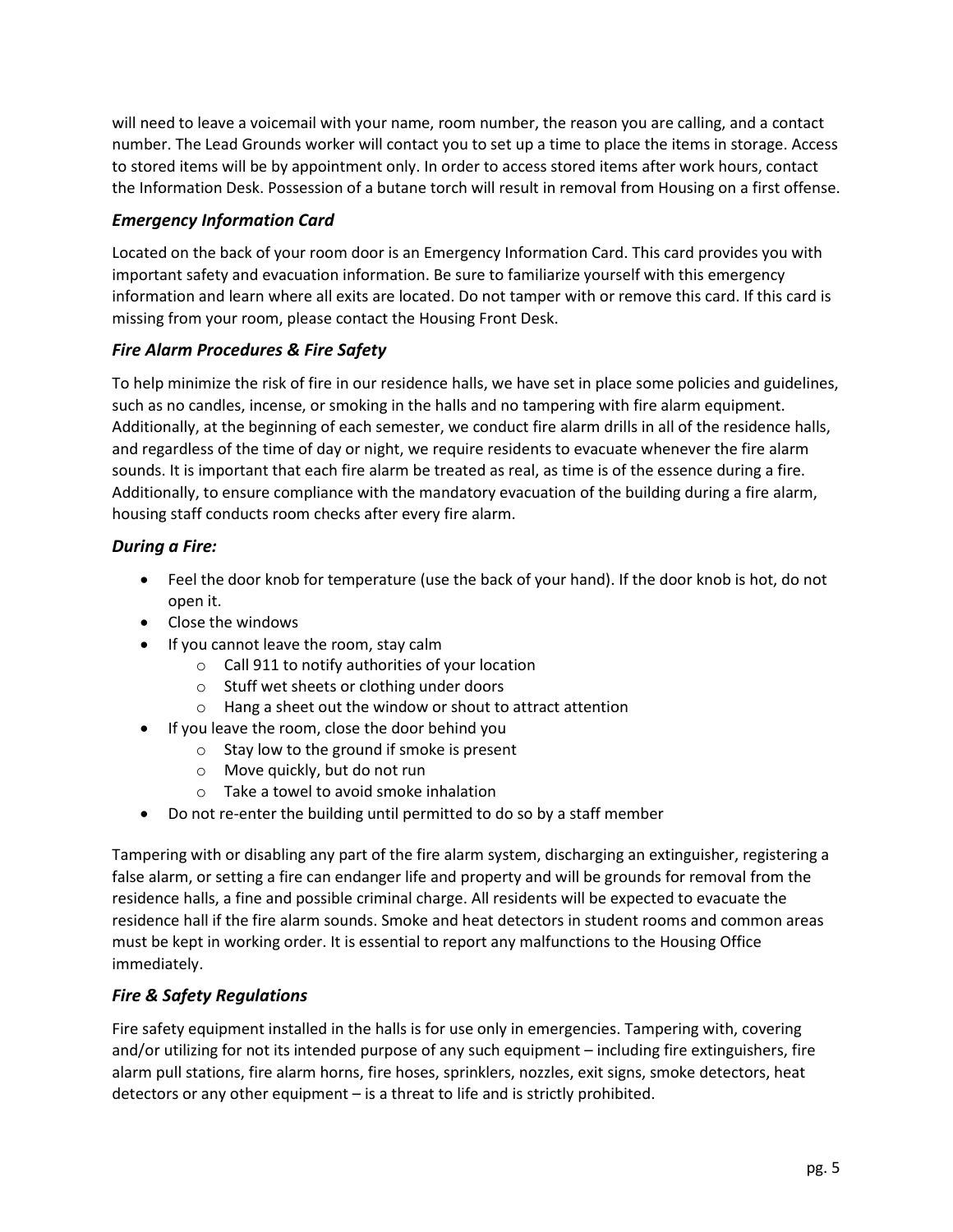Residents may be held responsible for intentional or unintentional negligence that leads to alarms/sprinklers being activated. Pulling a fire alarm, tampering with fire safety equipment or intentionally exiting a building through a fire exit when there is no emergency can be grounds for immediate removal from the residence halls and is subject to the following Fire and Health Safety Codes:

#### California Fire Code Chapter 9 Fire Protection Systems 2013ed

Section 901.8 – Removal or Tampering with equipment. It shall be unlawful for any person to remove, tamper with or otherwise disturb any fire hydrant, fire detection and alarm system, fire suppression system, or other fire appliance required by this code except for the purpose of extinguishing a fire, training purposes, recharging or making necessary repairs, or when approved by the fire code official.

Health and Safety Code Section 13112 – Every person who violates any provision of this chapter, or any order, rule, or regulation made pursuant to this chapter, is guilty of a misdemeanor punishable by a fine of not less than one hundred dollars (\$100) or more than five hundred dollars (\$500), or by imprisonment for not more than six months, or by both. A person is guilty of a separate offense each day during which he or she commits, continues, or permits a violation of any provision of, or any order, rule, or regulation made pursuant to this chapter

Residents are required to evacuate a facility any time the alarm in that facility sounds. Residents are required to evacuate a facility under various circumstances (e.g., such as a bomb threat, flood, etc.) when requested to do so by any Housing or University staff member. Since the alarm system is not used to evacuate facilities under the circumstances such as a bomb threat, it is important that residents be aware of the requirement to evacuate when instructed to do so. Residents who fail to evacuate during an alarm or refuse to follow instructions given by a staff member will be subject to disciplinary action. In addition to evacuating residents from the facilities, Housing staff will conduct room checks as needed after every evacuation to ensure all residents have left the building.

To ensure emergency vehicle access to facilities, driving or parking in Campus Apartments, Canyon, College Creek, or the Hill access lanes, other access roads adjacent to the residence hall facilities, or the Hill Quad is prohibited. Specific designated areas will be available when moving in or out of the halls (20 minute maximum loading/unloading time). Vehicles left unattended are subject to towing or fines.

Residents are prohibited from storing dangerous chemicals or highly flammable materials including, but not limited to, gasoline, industrial cleaning solvents, spray paint, personal barbecues, charcoal, lighter fluid, vehicle parts, fuel and oil. The obstruction of balconies, doorways and hallways with the use of screens, bamboo or other coverings is prohibited for fire life safety requirements. Draperies, tapestries, blankets or posters displayed on walls, and doors shall not be placed in a manner which could facilitate ignition, block exits or fire detection units or present overhead fire hazards. As per state fire codes, these items shall not cover more than 10% of wall space. Draperies and tapestries may not hang suspended from doorways or ceilings. Draperies and tapestries (non-housing issued) must be made of or treated with fire resistant material.

Lighting designed for festive purposes is only allowed 2 weeks prior to a major event or holiday and shall be removed immediately following.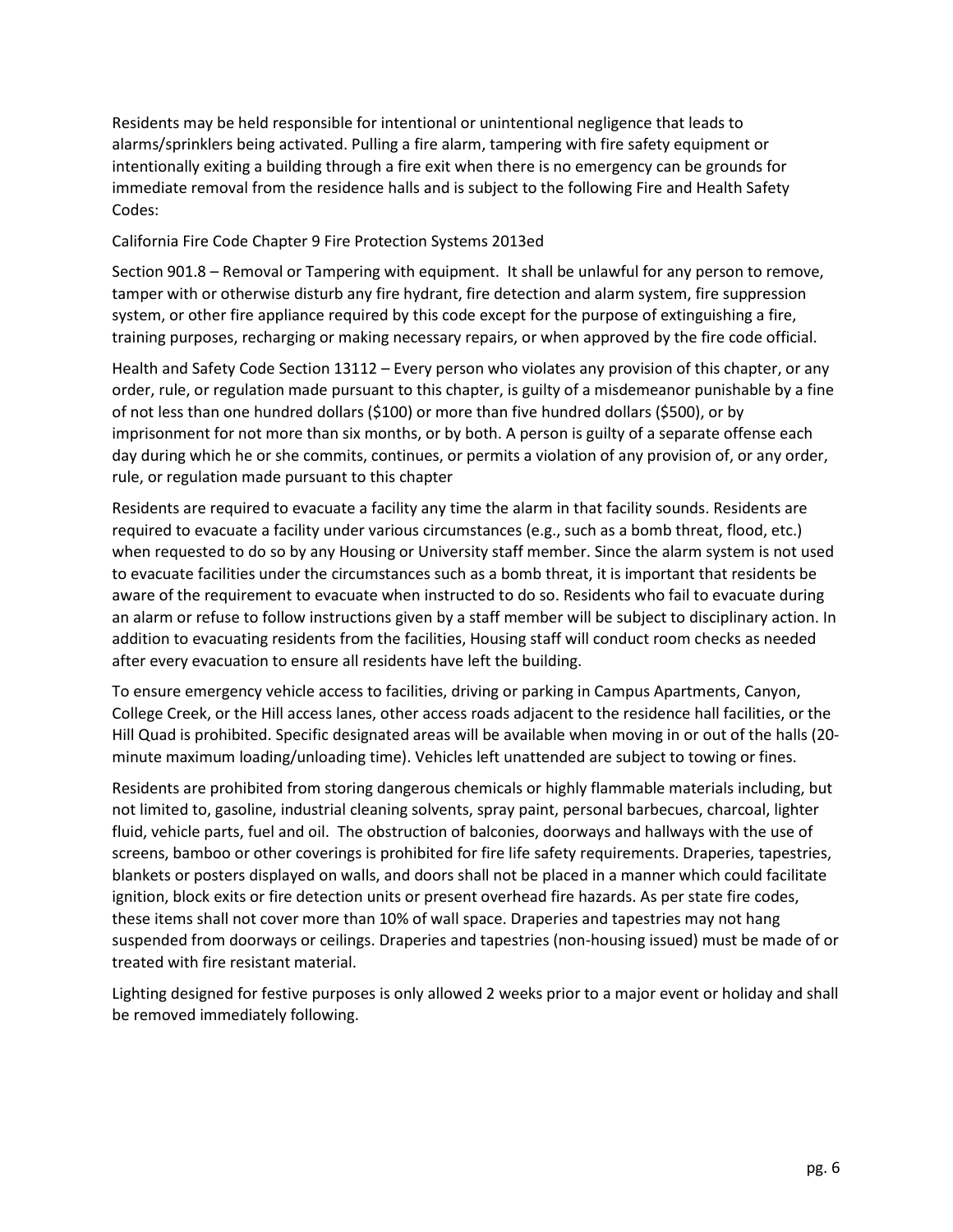### <span id="page-8-0"></span>*Right of Entry*

The University shall have the right to enter the premises occupied by Licensee for the purposes of emergency, health, safety, maintenance, management of applicable rules and regulations, or for any other lawful purpose. The University shall exercise these rights reasonably and with respect for the Licensee's right to be free from unreasonable searches and intrusions into study or privacy. Some examples of common reasons to enter rooms are:

- Safety checks during HSU breaks
- Mid-Semester Health & Safety Inspections
- Maintenance requests made by you or staff member, your roommate, others in your suite/apartment
- After roommate/suitemate moves out to inspect and clean their side of room and shared space

When a staff member is preparing to enter you space, please wear a face covering and practice appropriate physical distancing of 6 feet at all times. If it can be arranged for you to be out of your space at the time of appointment, that would be preferable. Our goal is to maintain the health and safety of our residents and our staff.

#### <span id="page-8-1"></span>*Safety Checks*

We conduct safety checks of each resident room during winter break to assure items are unplugged and there are no potential fire or safety hazards in unoccupied rooms. An informational memo will be sent out to residents to your Humboldt email a few weeks prior to the break period. This memo will instruct residents of procedures that should be followed in preparation for the break.

#### <span id="page-8-2"></span>*Smoking*

Effective September 1, 2017, all CSU campuses will be smoke-free. No smoking will be allowed anywhere on campus. Smoking is not permitted in the residence hall facilities at any time. Smoking is defined as inhaling, exhaling, burning, or carrying a lighted cigarette, cigar, pipe or other lighted smoking product, including electronic cigarettes. Violations of the smoking policy are subject to a \$25 charge plus additional damage charges.

### <span id="page-8-3"></span>**Evacuation Procedures**

The following procedures are from the *"Housing & Residence Life Student Leader Manual 2019-2020,"* which is updated annually and distributed to all professional and student staff in Residence Life:

#### <span id="page-8-4"></span>*Evacuation of Residence Halls*

Normally during a fire, the fire alarm will be pulled to initiate people's evacuation; however, there are times when either the power is out or perhaps during a bomb threat when we might not utilize the alarm system and thus need to go door to door instructing people to leave the building immediately. When directing people to evacuate it is important to remember that whatever caused the emergency may have affected an evacuation path. This is critical to remember just after an earthquake. All stairs and catwalks should be checked before instructing people to either walk under or use them. Review your emergency map for all evacuation areas, staging areas, and Emergency Access Points.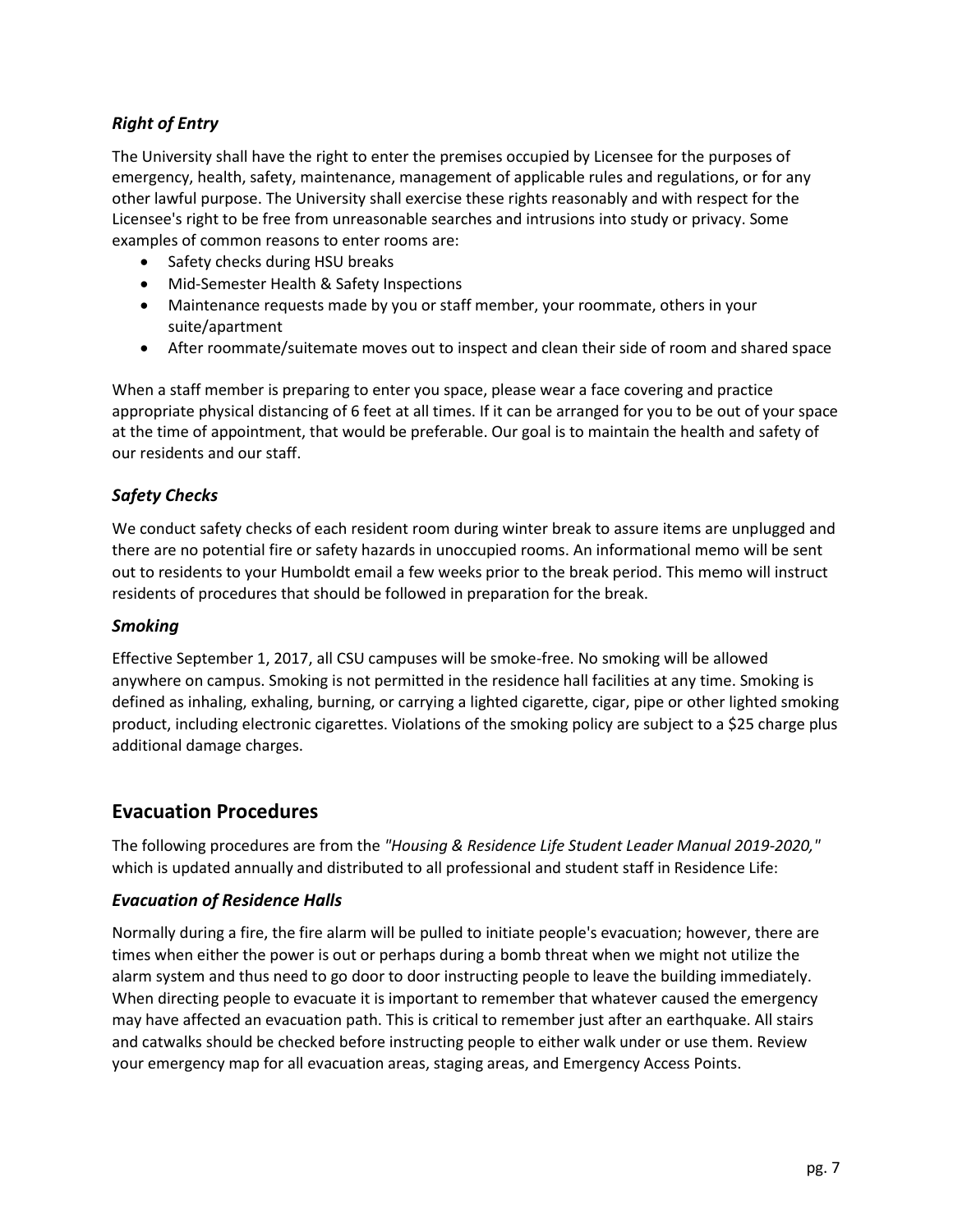In any evacuation situation, if there is inclement weather, one of the other buildings will be opened if an extended evacuation is necessary. The evacuation procedure is basically the same for all situations that might require evacuation (bomb scares, floods, etc.).

Your command to evacuate in any emergency situation has approximately the same authority as a police officer's command. Persons who deliberately disobey an evacuation order, whether it is a false alarm or not, are subject to disciplinary action. It is important that you note those individuals and write an incident report as soon as possible at the conclusion of the emergency or false fire alarm. Those evacuation areas are:

#### <span id="page-9-0"></span>*Evacuation Locations (Residence Halls):*

- Campus Apartments (North Side): Library Parking Lot
- Campus Apartments (South Side): SBS Parking Lot to the southeast
- Canyon East East side of JGC (watch for traffic)
- Canyon West ‐ West side of JGC (watch for traffic)
- College Creek‐ Soccer Field
- Creekview West (Juniper/Laurel) to East parking lot; East (Willow/Fern) to West parking lot
- Cypress East and Cypress 1, 2, 3, 4, 5: Cypress Lawn
- Cypress 6, 7, 8, 9: Next to University Center
- Jolly Giant Commons: Cypress Lawn
- Redwood: Stairs to JGC, or next to the University Center
- Sunset: Stairs to JGC, or next to the University Center

#### <span id="page-9-1"></span>*Evacuation of the Jolly Giant Commons*

If there is a fire alarm while the Information Desk is open, the following procedures will be followed:

- Call UPD immediately and notify them of the alarm.
- Have the Info Desk call on duty RAs and give them instructions to meet at the Jolly Giant Commons Primary Staging Area located at the east side of the JGC.
- Close and lock the sliding door, and lock the office.
- Proceed to the Incident Command Post

#### <span id="page-9-2"></span>**Assisting in the Evacuation of Persons with Disabilities**

<span id="page-9-3"></span>People with disabilities are not helpless and can serve as resources for their individual conditions and needs. Therefore, when offering assistance, ask the person how you can best help.

#### <span id="page-9-4"></span>*Visually Impaired*

Most people with visual impairments are familiar with their immediate area. In the event of an emergency, talk to the person. Tell them the nature of the emergency and that you will guide them to the nearest emergency exit. Have the person take your elbow (escort them). Tell the person where they are and advise them of any obstacles. Ask the student if they require any other assistance once you reach the evacuation site. Inform them of where the nearest assistance is located and then inform the emergency coordinator of the location of the student.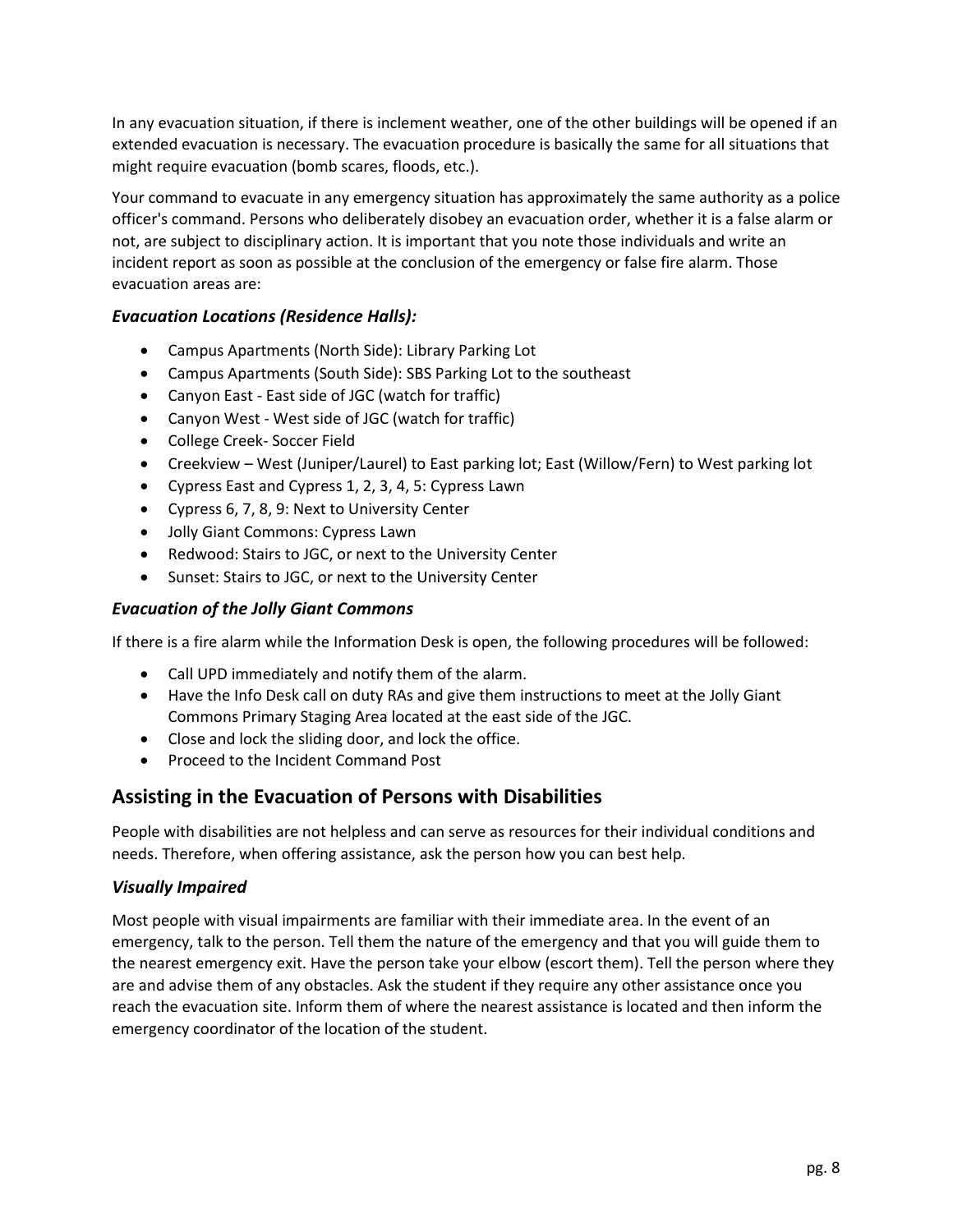### <span id="page-10-0"></span>*Deaf/Hard of Hearing*

People with impaired hearing may not hear the warning bells and buzzers used for the evacuations of buildings. Therefore, an alternative warning device is needed. The two most acceptable methods of warning are:

- A written note telling them where the emergency is and the nearest evacuation route.
- A visual signal such as turning the light switch on and off to gain their attention.

Special equipment may have been provided for their safety by the University and installed in rooms housing residents who have hearing impairments. However, if this is not the case or the person with hearing impairments is not in their own room the aforementioned contact or signal should be done.

#### <span id="page-10-1"></span>*Persons Using Wheelchairs*

Tell the person the nature of the emergency. Most persons using wheelchairs will be able to exit safely without assistance. If their wheelchair is inaccessible or trapped, you will need to ask them how they wish to be assisted.

Preference varies as to:

- Being removed physically from the wheelchair.
- The number of people necessary to assist them.
- Points on the wheelchair where the rescue person should hold onto for lifting.
- Whether the seat cushion or pad should be brought along with them if removed from the chair.
- Whether to extend or move their extremities when lifting due to pain, catheter leg bags, braces respirators, etc.
- How to proceed with after-care if removed from the wheelchair, i.e., whether stretchers, chair with cushion pad, car seat or paramedic involvement is necessary.
- Being carried forward or backwards, up or down a flight of stairs.

#### <span id="page-10-2"></span>*Persons with Service Animals*

People who use service animals should never be separated from the animal unless absolutely necessary. Communicate with the person who has the animal to find out what they may need assistance on. Be aware that during an emergency, the animal may be confused and disoriented. Allow the person to handle their animal unless they ask for assistance.

### <span id="page-10-3"></span>**The All‐Clear Signal**

The person with the highest Housing authority, in consultation with UPD/AFD, will give the all-clear verbally, allowing residents to return to the building. This decision will not be reached until all staff members involved have decided it is safe for residents to return to the building.

This procedure is the same for false fire alarms as well. It is very crucial during a false fire alarm that a complete evacuation of the building takes place before we allow residents to return, even though we know it is a false fire alarm.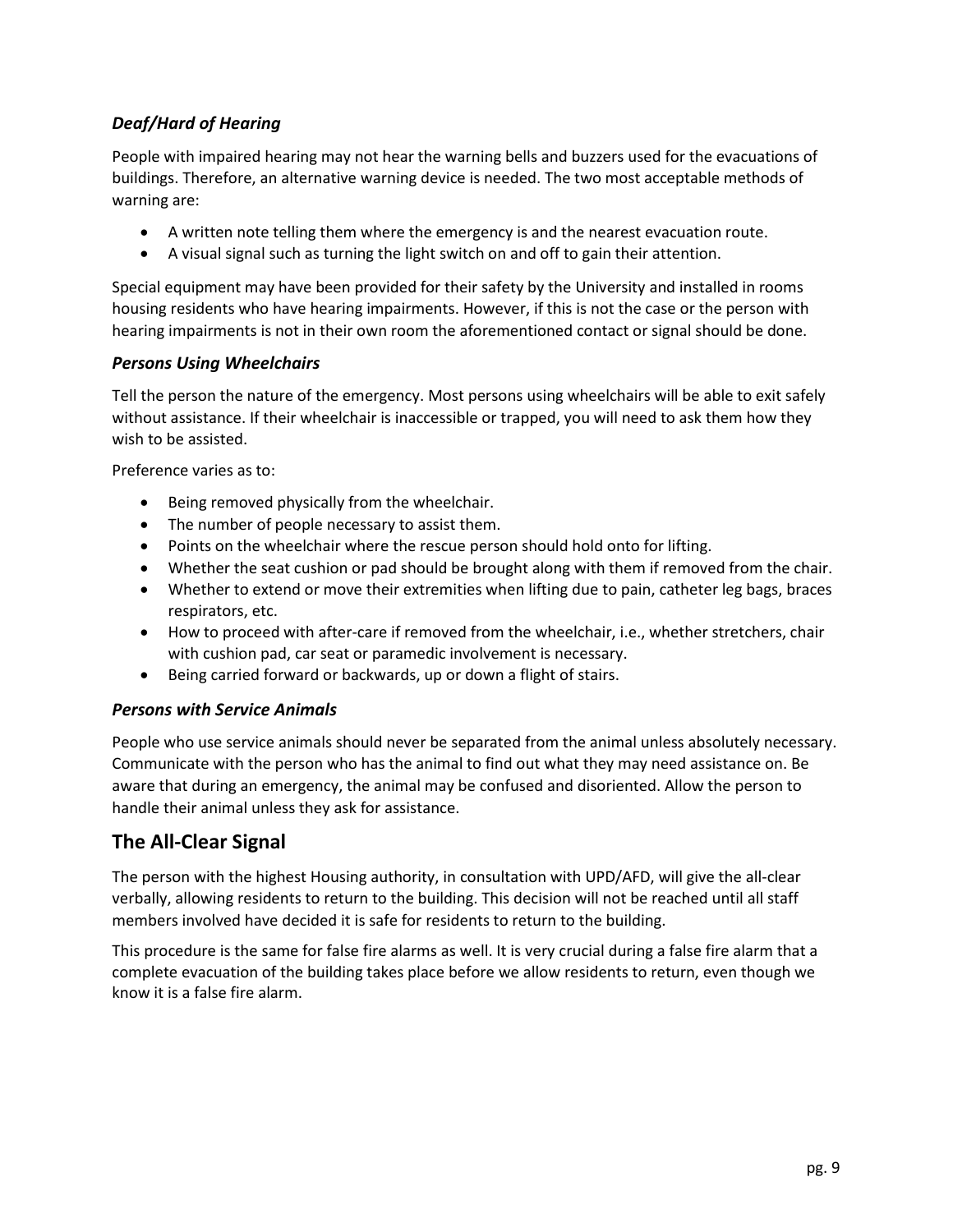# <span id="page-11-0"></span>**Emergency Response**

### <span id="page-11-1"></span>**Fire Alarms**

- 1. Call 9-1-1 or (707) 826-5555 (UPD) and tell UPD the location of the fire alarm.
- 2. Notify the RLC on Duty.
- 3. Activate Incident Command system and set up Incident Command Post (notify Housing of its location).
- 4. Establish a perimeter around building. Station staff at control points.
- 5. If fire or smoke is found, follow instructions for responding to Fire/Smoke.
- 6. If no fire is found, and once all students have been evacuated and all staff on scene agree (UPD, AFD, Housing), reset the alarm.
- 7. Determine if room inspections need to happen. If yes, organize room inspection teams with a minimum of two per team and inspect the rooms.
- 8. Allow residents back into the building once the building is cleared by the Fire Department.

### <span id="page-11-2"></span>**Fire/Smoke**

- 1. Pull fire alarm. Evacuate building and close door behind you.
- 2. Don't open a door unless you know what is on the other side.
- 3. Call 9-1-1 or (707) 826-5555 (UPD) and tell UPD there is a fire and where.
- 4. Call the RLC on Duty.
- 5. Activate the Incident Command system and set up Incident Command Post.
- 6. Notify Housing of its location by calling the Front/Info Desk.
- 7. Establish a perimeter around building. Station staff at control points.
- 8. Dispatch staff to direct emergency vehicles at cross streets and intersections. Unlock fire gates.
- 9. If there are injuries or fatalities, set up triage centers and administer first aid/CPR.
- 10. Make notes of persons trapped or injured still in building.
- 11. Housing Incident Commander will pass the information to appropriate emergency personnel as they arrive on scene.

### <span id="page-11-3"></span>**Extinguished Fire Report**

- 1. Call 9-1-1 or (707) 826-5555 (UPD) and tell UPD there is an extinguished fire and where.
- 2. Call the RLC on Duty.
- 3. Submit the Housing Fire Report

# <span id="page-11-4"></span>**Fire Safety Training Programs**

### <span id="page-11-5"></span>**Fire Safety Training**

Annually, HSU Housing & Residence Life conducts a two-week-long training program in Fall and a oneweek training program in Spring. During the trainings, the Housing & Residence Life student staff and professional staff members are taught basic university protocols for fires, fire drills, evacuations, first response, fire extinguisher training, and emergency management. Additionally, each Residence Life Student and professional staff member received a Training Manual, including written documentation and protocol for such events. This manual emphasizes the verbal and visual training covered by the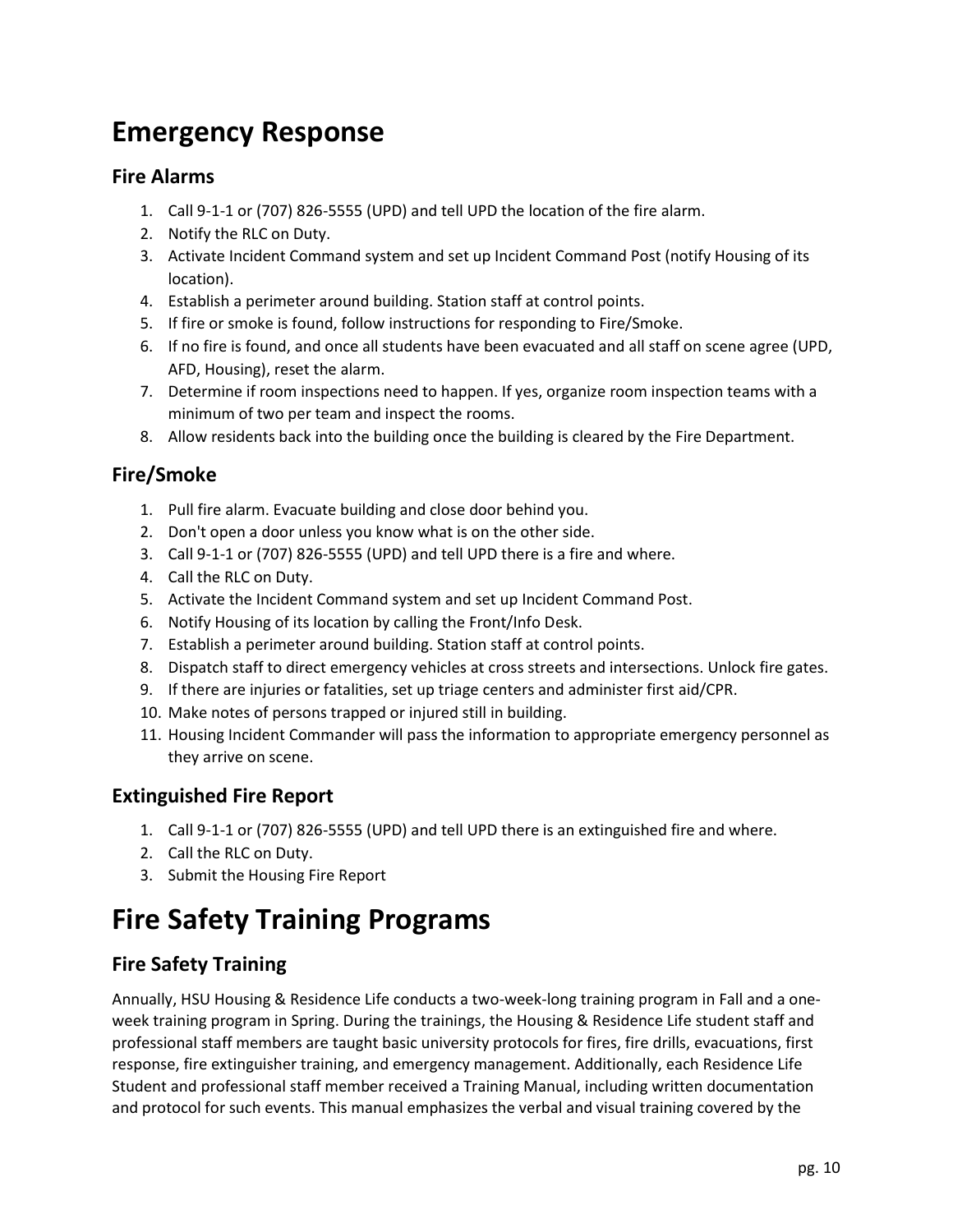University Environmental Health and Safety Officer for both Fire Safety and First Responders. Area Coordinator of Emergency Management covers general emergencies, evacuation policies and procedures, and basic emergency training.

Eureka/Humboldt Fire Extinguisher *or* HSU Occupational Safety Coordinator participates in the training as well by teaching the student staff the basic use of fire extinguishers. Housing professionals and student staff members have annual fire extinguisher training, perimeter training, and training about what to do in the event of a fire or hearing a fire alarm. However, due to COVID-19, Fire Extinguisher training was not conducted in August 2020.

# <span id="page-12-0"></span>**Fire Drills & Emergency Simulation**

Bi-annually, during the third and fourth week of each semester, Housing conducts a full-scale fire and evacuation drill in each of the Residence Hall buildings during the evening hours when most students are present. Residents are advised in advance of the drill through email and posters in their communities. Still, they are not given the exact date or time of the actual drill requiring full participation and evacuation.

From January 1 through December 31, 2020, Housing & Residence Life has conducted 37 fire drills.

- January & February 2020, there were 20 fire drills conducted in which the following residence halls were evacuated: Alder, Cedar, Chinquapin, Hemlock, Madrone, Maple, Pepperwood, Tan Oak, Del Norte, Shasta, Trinity, Mendocino, Fern, Juniper, Willow, Laurel, Cypress, Campus Apartments, Redwood, and Sunset.
- November 2020, there were 17 fire drills conducted in which the following residence halls were evacuated: Alder, Cedar, Chinquapin, Madrone, Pepperwood, Tan Oak, Del Norte, Shasta, Trinity, Mendocino, Fern, Juniper, Willow, Laurel, Cypress, Campus Apartments, and Sunset.
	- $\circ$  Fire drills were not conducted in Hemlock, Maple, and Redwood because these three buildings were closed and not inhabited by residents for the 2020-2021 academic year.

During Housing's two-week Student Staff training in August, student‐staff receive emergency training learning how to respond to situations in the Residence Halls. Student Staff, in conjunction with Housing Professional Staff, University Police, Arcata Fire Department, Campus Emergency Operation Center, and Arcata Mad River Ambulance, partake in a 1‐2 hour long full‐scale emergency drill in which an actual fire is simulated inside a particular Residence Hall with smoke machines, actors, and actors in Moulage. All agencies involved must utilize the Incident Command System (ICS) and respond to the situation appropriately. A post drill review is conducted, and an After Action Report (AAR) is completed and submitted to the Emergency Management Coordinator after the Emergency Simulation as well as the fire drills. However, due to COVID-19, the Annual Emergency Simulation exercise involving a fire simulation was not conducted in August 2020.

# <span id="page-12-1"></span>**Campus Security Authority (CSA)**

**Persons Responsible to Receive/Report Occurrences:** Students, staff, faculty (and others) on campus who receive information of a fire occurrence shall immediately report that information to the University Police Department. In the event that the fire is occurring, 911should be called immediately to make a report. A report may also be reported to a designated "campus security authority." A "**campus security authority"** is defined as: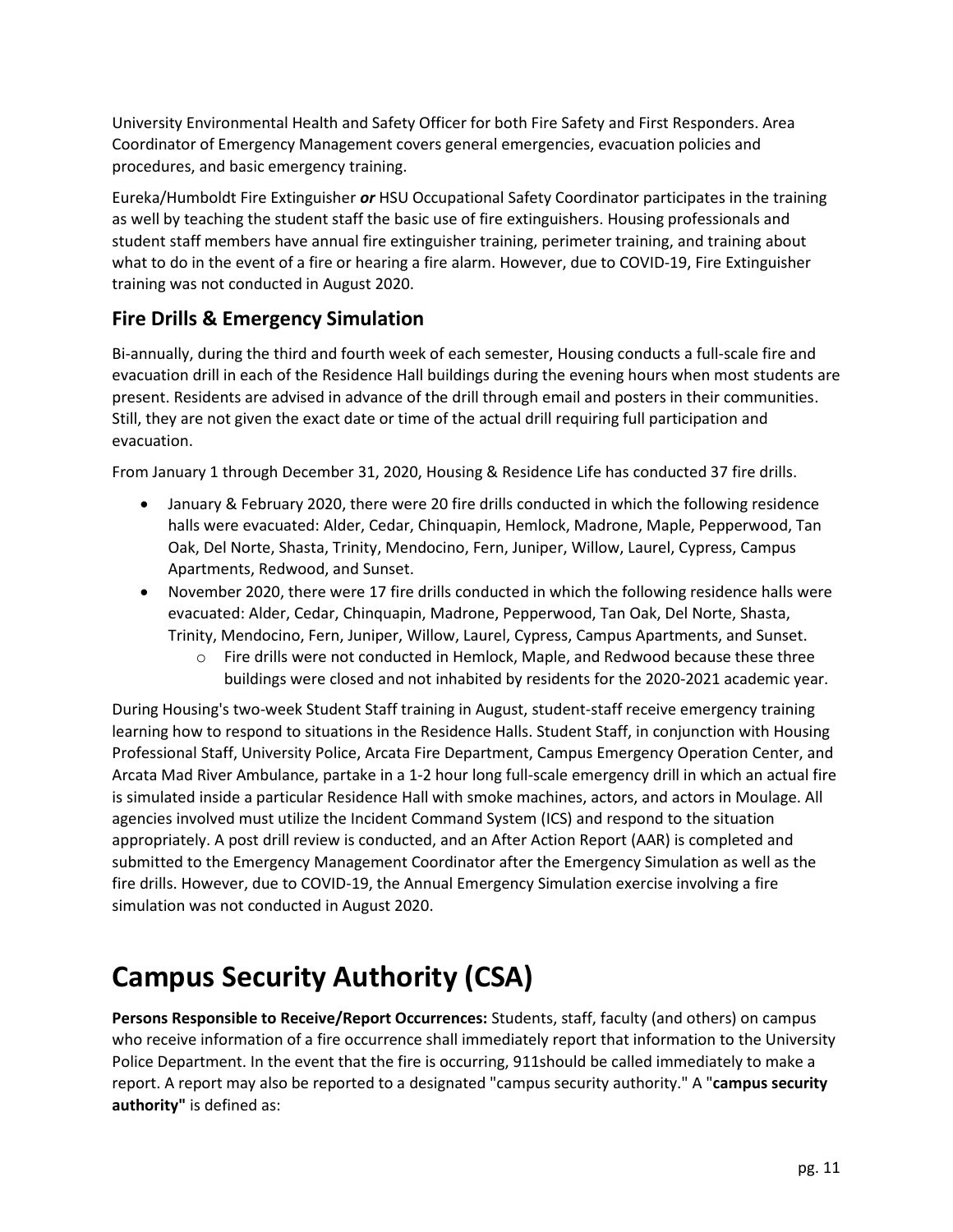*Campus officials who have significant responsibility for student and campus activities as well as the authority and the duty to take action on behalf of Humboldt State University.* 

The following, but not limited to, have been identified as "**campus security authorities**" and, as such, are required to receive crime reports from students and others. They also report crimes, suspicious incidents, or security problems to the University Police: President, Vice Presidents, Provost, Housing Staff including Residence Life Student Leaders and Residence Life Coordinators, Student Health Staff, Athletic Coaches, Student Affairs, Directors, Co-directors, Coordinators, Faculty Advisors, Deans of Students, Club Advisors, Managers, and Ombudspersons.

# <span id="page-13-0"></span>**Plans for Future Improvements in Fire Safety**

No confirmed plans for future improvements.

# <span id="page-13-1"></span>**Definition of a Fire**

As defined in the amendment to the Higher Education Act, "Fire" is defined as *any instance of open*  flame or other burning in a place not intended to contain the burning or in an uncontrolled manner. The fire statistics in this table apply only to on-campus student housing facilities. The definition of which will be *any building located on campus on land owned or controlled by the institution that is used for student housing*. Therefore, the housing support facilities are not included in the table.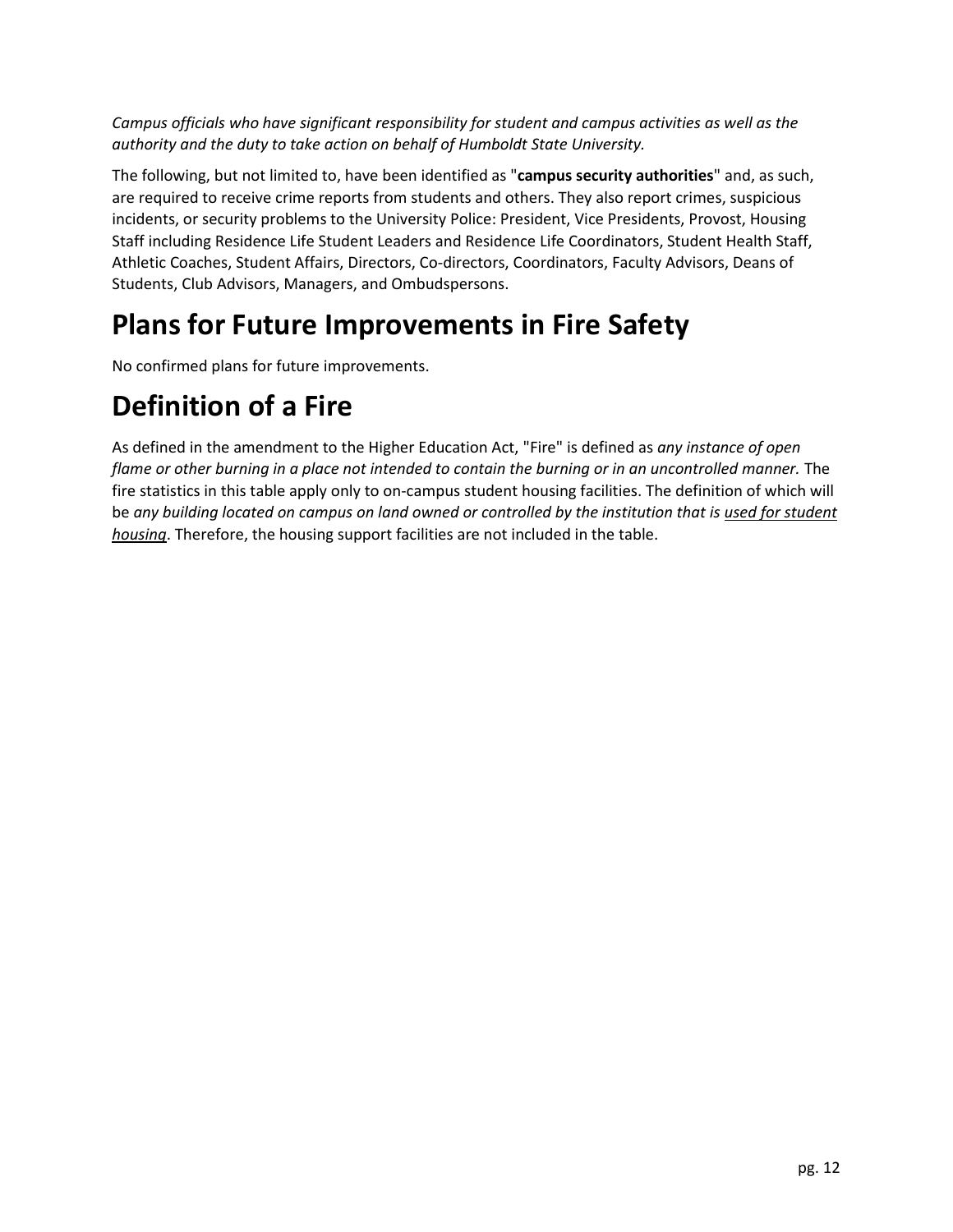# **Fire Statistics 2020 (01/01/20 – 12/31/20)**

<span id="page-14-0"></span>

| <b>Facility</b>                     | <b>Total Fires</b><br>in<br><b>Building</b> | Date/Time          | <b>Cause of Fire</b> | # of injuries<br>related to<br><b>Fire</b> | # of<br><b>Deaths</b><br>related to<br><b>Fire</b> | Value of<br>Property<br>Damage \$ | <b>Case Number</b> |
|-------------------------------------|---------------------------------------------|--------------------|----------------------|--------------------------------------------|----------------------------------------------------|-----------------------------------|--------------------|
| Alder Hall, 280 Canyon Fire Ln      | $\mathbf 0$                                 | N/A                | N/A                  | N/A                                        | N/A                                                | N/A                               | N/A                |
| Cedar Hall, 263 Canyon Fire Ln      | $\mathbf 0$                                 | N/A                | N/A                  | N/A                                        | N/A                                                | N/A                               | N/A                |
| Chinquapin Hall, 220 Canyon Fire Ln | 0                                           | N/A                | N/A                  | N/A                                        | N/A                                                | N/A                               | N/A                |
| Hemlock Hall, 210 Canyon Fire Ln    | 0                                           | N/A                | N/A                  | N/A                                        | N/A                                                | N/A                               | N/A                |
| Madrone Hall, 204 Canyon Fire Ln    | 0                                           | N/A                | N/A                  | N/A                                        | N/A                                                | N/A                               | N/A                |
| Maple Hall, 160 Canyon Fire Ln      | 0                                           | N/A                | N/A                  | N/A                                        | N/A                                                | N/A                               | N/A                |
| Pepperwood Hall, 155 Canyon Fire Ln | 0                                           | N/A                | N/A                  | N/A                                        | N/A                                                | N/A                               | N/A                |
| Tan Oak Hall, 140 Canyon Fire Ln    | 0                                           | N/A                | N/A                  | N/A                                        | N/A                                                | N/A                               | N/A                |
| Cypress Hall, 271 Granite Ave       | $\mathbf{1}$                                | 3/11/2020 1659hrs. | Stove fire           | $\Omega$                                   | $\mathbf 0$                                        | $\Omega$                          | 2003110019         |
| Juniper Hall, 3028 Granite Ave      | $\mathbf 0$                                 | N/A                | N/A                  | N/A                                        | N/A                                                | N/A                               | N/A                |
| Laurel Hall, 3023 Granite Ave       | $\mathbf 0$                                 | N/A                | N/A                  | N/A                                        | N/A                                                | N/A                               | N/A                |
| Willow Hall, 3035 Granite Ave       | 0                                           | N/A                | N/A                  | N/A                                        | N/A                                                | N/A                               | N/A                |
| Fern Hall, 3047 Granite Ave         | $\mathbf 0$                                 | N/A                | N/A                  | N/A                                        | N/A                                                | N/A                               | N/A                |
| Redwood Hall, 250 Redwood Fire Ln   | $\mathbf 0$                                 | N/A                | N/A                  | N/A                                        | N/A                                                | N/A                               | N/A                |
| Sunset Hall, 2150 Sunset Ct         | $\mathbf 0$                                 | N/A                | N/A                  | N/A                                        | N/A                                                | N/A                               | N/A                |
| Campus Apartments, 335 Laurel Dr    | $\mathbf 0$                                 | N/A                | N/A                  | N/A                                        | N/A                                                | N/A                               | N/A                |
| Trinity Hall, 1681 Rossow           | $\mathbf 0$                                 | N/A                | N/A                  | N/A                                        | N/A                                                | N/A                               | N/A                |
| Mendocino Hall, 1691 Rossow         | 0                                           | N/A                | N/A                  | N/A                                        | N/A                                                | N/A                               | N/A                |
| Shasta Hall, 341 Harpst St          | 0                                           | N/A                | N/A                  | N/A                                        | N/A                                                | N/A                               | N/A                |
| Delnorte Hall, 351 Harpst St        | 0                                           | N/A                | N/A                  | N/A                                        | N/A                                                | N/A                               | N/A                |
| CCAT, 1580 Cluster Ct               | 0                                           | N/A                | N/A                  | N/A                                        | N/A                                                | N/A                               | N/A                |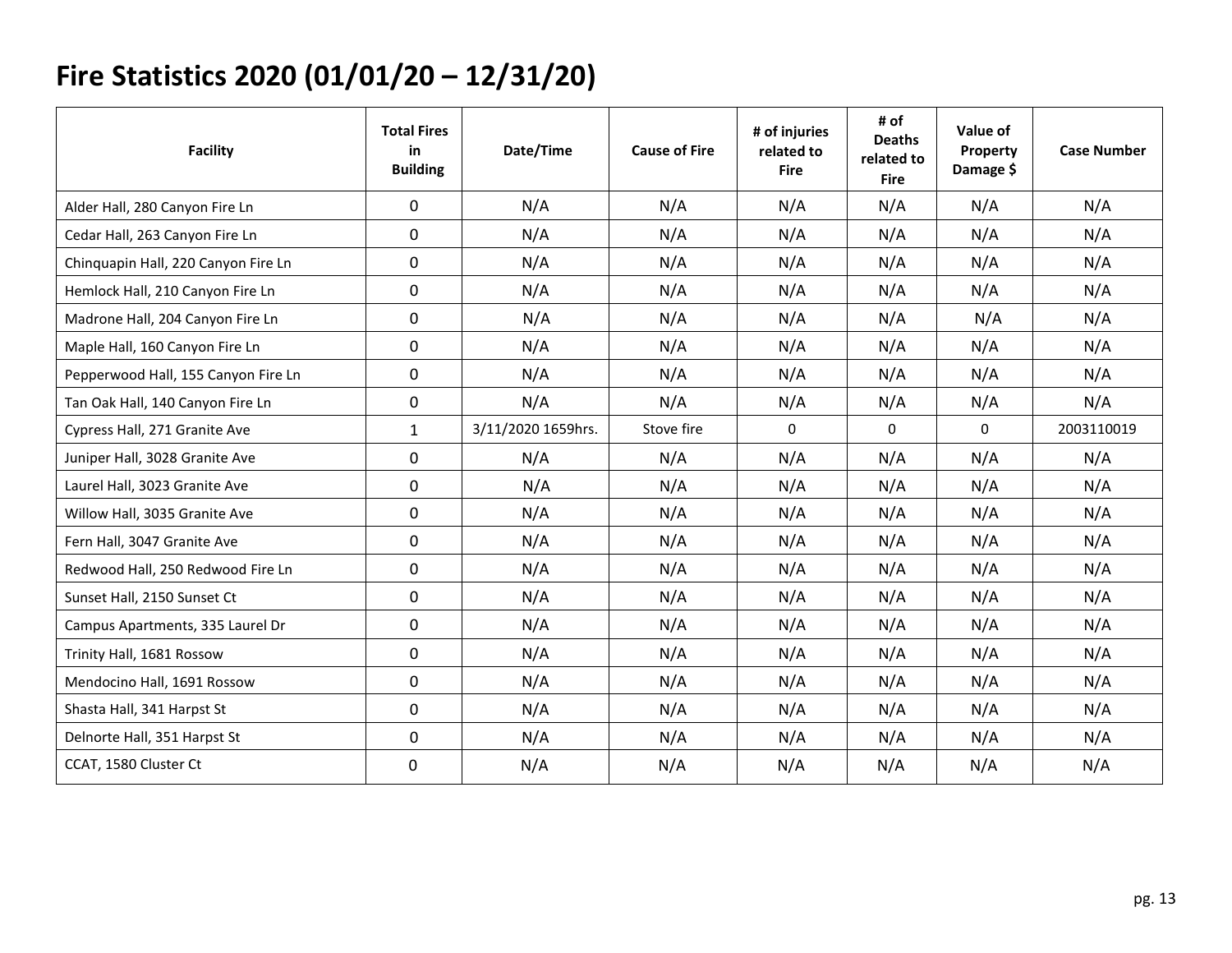# **Fire Statistics 2019 (01/01/19 – 12/31/19)**

<span id="page-15-0"></span>

| <b>Facility</b>                     | <b>Total Fires</b><br>in Building | Date/Time | <b>Cause of Fire</b> | # of injuries<br>related to Fire | # of<br><b>Deaths</b><br>related to Fire | Value of<br>Property<br>Damage \$ | <b>Case Number</b> |
|-------------------------------------|-----------------------------------|-----------|----------------------|----------------------------------|------------------------------------------|-----------------------------------|--------------------|
| Alder Hall, 280 Canyon Fire Ln      | $\Omega$                          | N/A       | N/A                  | N/A                              | N/A                                      | N/A                               | N/A                |
| Cedar Hall, 263 Canyon Fire Ln      | 0                                 | N/A       | N/A                  | N/A                              | N/A                                      | N/A                               | N/A                |
| Chinquapin Hall, 220 Canyon Fire Ln | 0                                 | N/A       | N/A                  | N/A                              | N/A                                      | N/A                               | N/A                |
| Hemlock Hall, 210 Canyon Fire Ln    | 0                                 | N/A       | N/A                  | N/A                              | N/A                                      | N/A                               | N/A                |
| Madrone Hall, 204 Canyon Fire Ln    | $\Omega$                          | N/A       | N/A                  | N/A                              | N/A                                      | N/A                               | N/A                |
| Maple Hall, 160 Canyon Fire Ln      | $\Omega$                          | N/A       | N/A                  | N/A                              | N/A                                      | N/A                               | N/A                |
| Pepperwood Hall, 155 Canyon Fire Ln | 0                                 | N/A       | N/A                  | N/A                              | N/A                                      | N/A                               | N/A                |
| Tan Oak Hall, 140 Canyon Fire Ln    | 0                                 | N/A       | N/A                  | N/A                              | N/A                                      | N/A                               | N/A                |
| Cypress Hall, 271 Granite Ave       | $\mathbf{0}$                      | N/A       | N/A                  | N/A                              | N/A                                      | N/A                               | N/A                |
| Juniper Hall, 3028 Granite Ave      | $\Omega$                          | N/A       | N/A                  | N/A                              | N/A                                      | N/A                               | N/A                |
| Laurel Hall, 3023 Granite Ave       | 0                                 | N/A       | N/A                  | N/A                              | N/A                                      | N/A                               | N/A                |
| Willow Hall, 3035 Granite Ave       | $\Omega$                          | N/A       | N/A                  | N/A                              | N/A                                      | N/A                               | N/A                |
| Fern Hall, 3047 Granite Ave         | 0                                 | N/A       | N/A                  | N/A                              | N/A                                      | N/A                               | N/A                |
| Redwood Hall, 250 Redwood Fire Ln   | 0                                 | N/A       | N/A                  | N/A                              | N/A                                      | N/A                               | N/A                |
| Sunset Hall, 2150 Sunset Ct         | 0                                 | N/A       | N/A                  | N/A                              | N/A                                      | N/A                               | N/A                |
| Campus Apartments, 335 Laurel Dr    | $\Omega$                          | N/A       | N/A                  | N/A                              | N/A                                      | N/A                               | N/A                |
| Trinity Hall, 1681 Rossow           | 0                                 | N/A       | N/A                  | N/A                              | N/A                                      | N/A                               | N/A                |
| Mendocino Hall, 1691 Rossow         | 0                                 | N/A       | N/A                  | N/A                              | N/A                                      | N/A                               | N/A                |
| Shasta Hall, 341 Harpst St          | $\Omega$                          | N/A       | N/A                  | N/A                              | N/A                                      | N/A                               | N/A                |
| Delnorte Hall, 351 Harpst St        | 0                                 | N/A       | N/A                  | N/A                              | N/A                                      | N/A                               | N/A                |
| CCAT, 1580 Cluster Ct               | 0                                 | N/A       | N/A                  | N/A                              | N/A                                      | N/A                               | N/A                |